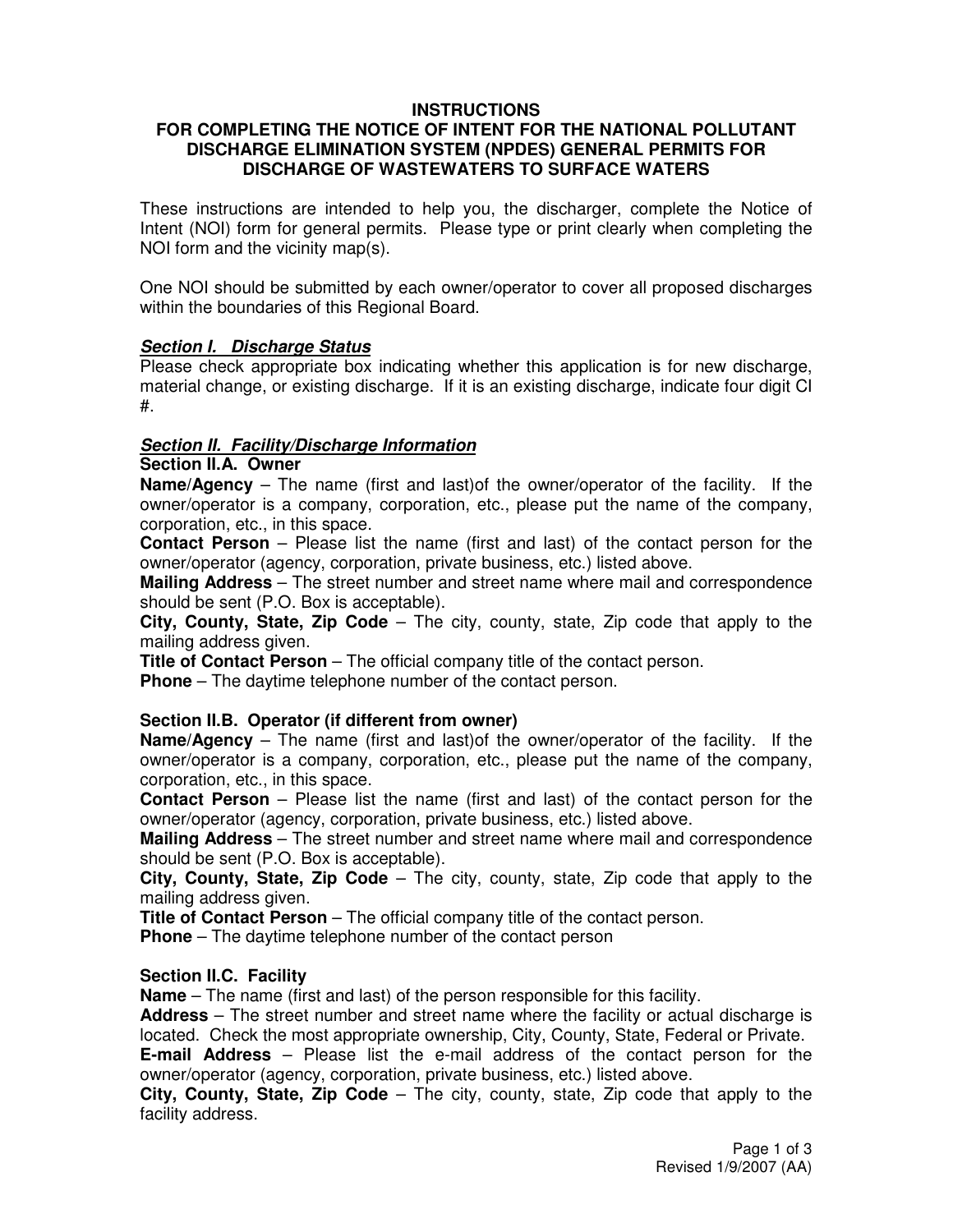**Phone** – The daytime telephone number of the person responsible for this facility.

# **Section II.D. Standard Industrial Classification (SIC)** (4 digit code in order of priority)

List, in descending order of significance, the 4—digit standard industrial classification (SIC) codes which best describe your facility in terms of the principal products or services you produce or provide. Also, specify each classification in words. These classification may differ from the SIC codes describing the operations generating discharge, air emissions, or hazardous wastes.

SIC code numbers are descriptions which may be found in the "Standard Industrial Classification Manual" prepared by the Executive Office of the President, Office of Management and Budget, which is available from the Government Printing Office, Washington, D. C.. Use current edition of the manual. If you have any question concerning the appropriate SIC code for your facility the NPDES Permitting Units of the Regional Water Quality Control Board.

### **Section III. Type of Discharge**

Check the appropriate box indicating the type of discharge for this facility. Check only one box.

# **Section IV. Existing Requirements/Permits**

If this facility has no existing permits or orders, skip this section. If the facility has any existing permits or orders, list it in the appropriate space provided.

# **Section V. Outfall and Receiving Water Information**

If the facility discharges into a storm drain, indicate the immediate receiving waterbody (listed in the Basin Plan) where the discharge drains into.

# **Section VI. Description of Project/Discharge**

Provide summary description of the project. Also describe the general characteristic of the discharge. If required, indicate the treatment process that would be needed to bring the discharge into compliance. Provide estimate of maximum discharge flow rate, proposed discharge startup date, and estimated discharge duration.

### **Section VII. Discharge Quality**

This NOI requires that you obtain and analyze for the pollutants listed on the Supplemental Pollutants Analysis/Measurements or, Attachment A – Screening Levels for Potential Pollutants of Concern in Potable Water (applies to potable water related discharges only). Check the YES box if analytical result is attached. If not, provide reasons why it was not included. Note that processing of your NOI application may be delayed until this required information is provided.

### **Section VIII. Other Required Information**

Attach to this application a topographic map (7.5' USGS Quadrangle Map, Scale 1:24,000) of the area. The map must show the outline of the facility.

### **Section IX. Certification and Signature**

**Printed Name of Person Signing** – Please type or print legibly. This section should be filled out by the responsible person as defined by 40 CFR 122.22.

**Signature and Date** – Signature of name printed above and the date signed.

**Title** – The professional title of the person signing the NOI.